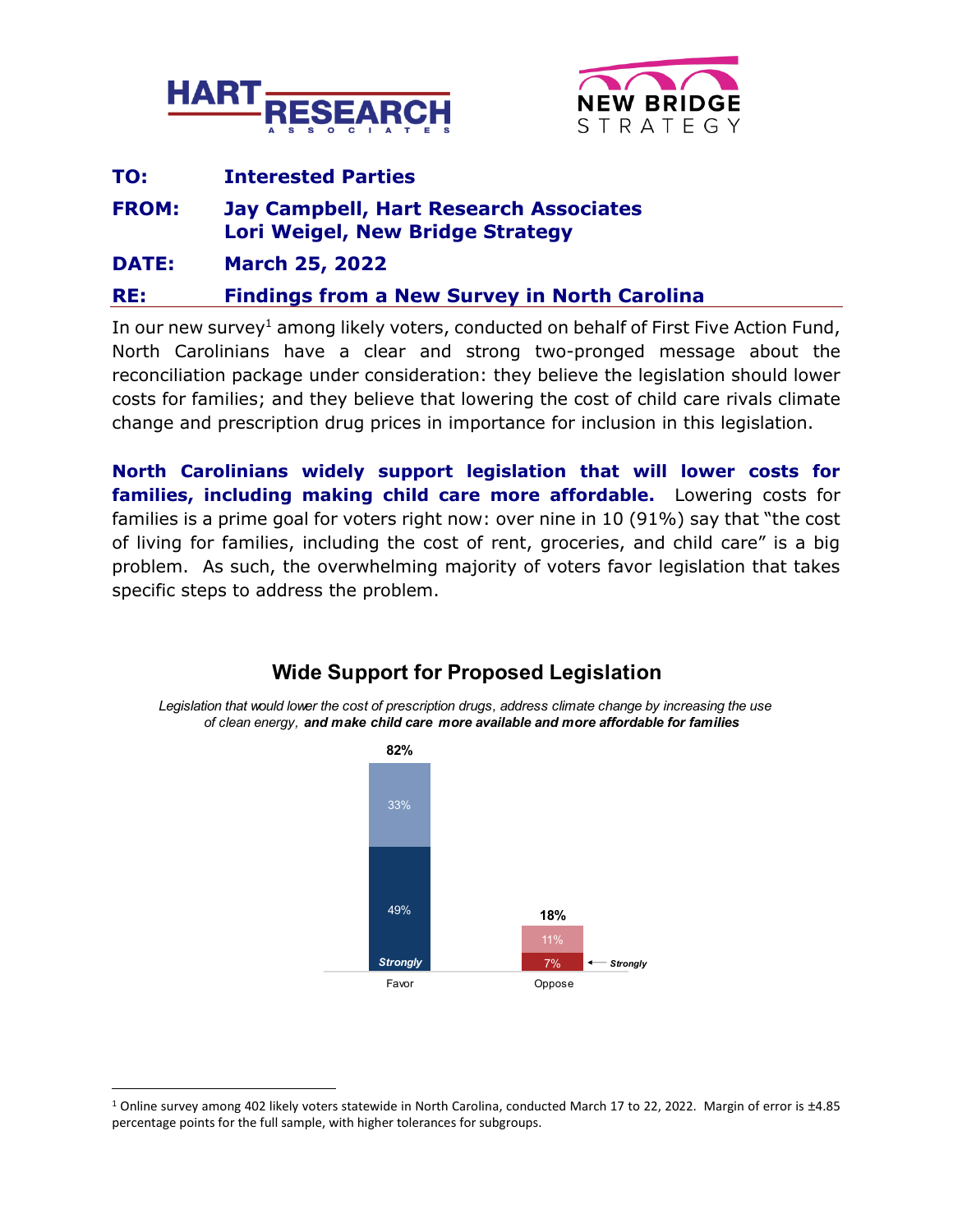## **Hart Research Associates / New Bridge Strategy**

Support for such legislation is significant across the electorate, including in all types of communities. And, notably, it is especially high among swing voters (those who identify neither as strong partisans nor at the ideological poles):

|                       | <b>Favor</b>  | <b>Oppose</b> | <b>Net</b> |
|-----------------------|---------------|---------------|------------|
|                       | $\frac{9}{6}$ | $\frac{9}{0}$ | $+/-$      |
| <b>Democrats</b>      | 97            | 3             | $+94$      |
| <b>Republicans</b>    | 67            | 33            | $+35$      |
| Swing voters          | 89            | 11            | $+78$      |
| Men                   | 81            | 19            | $+61$      |
| Women                 | 84            | 16            | $+67$      |
| 18 to 39              | 91            | 9             | $+82$      |
| 40 to 59              | 88            | 12            | $+76$      |
| 60 and older          | 71            | 29            | $+42$      |
| Non-college graduates | 81            | 19            | $+62$      |
| College graduates     | 85            | 15            | $+69$      |

**By more than two to one, voters say this legislation should include child care, despite the cost.** Three in four voters say this is the case:



Do you think the legislation...

**Voters Want Child Care Included in the Legislation** 

Again, this sentiment crosses partisanship—87% of Democrats, 79% of swing voters, and 57% of Republicans say child care ought to be included. It is also notable that both parents (86%) and those without children (69%) say child care should be included.